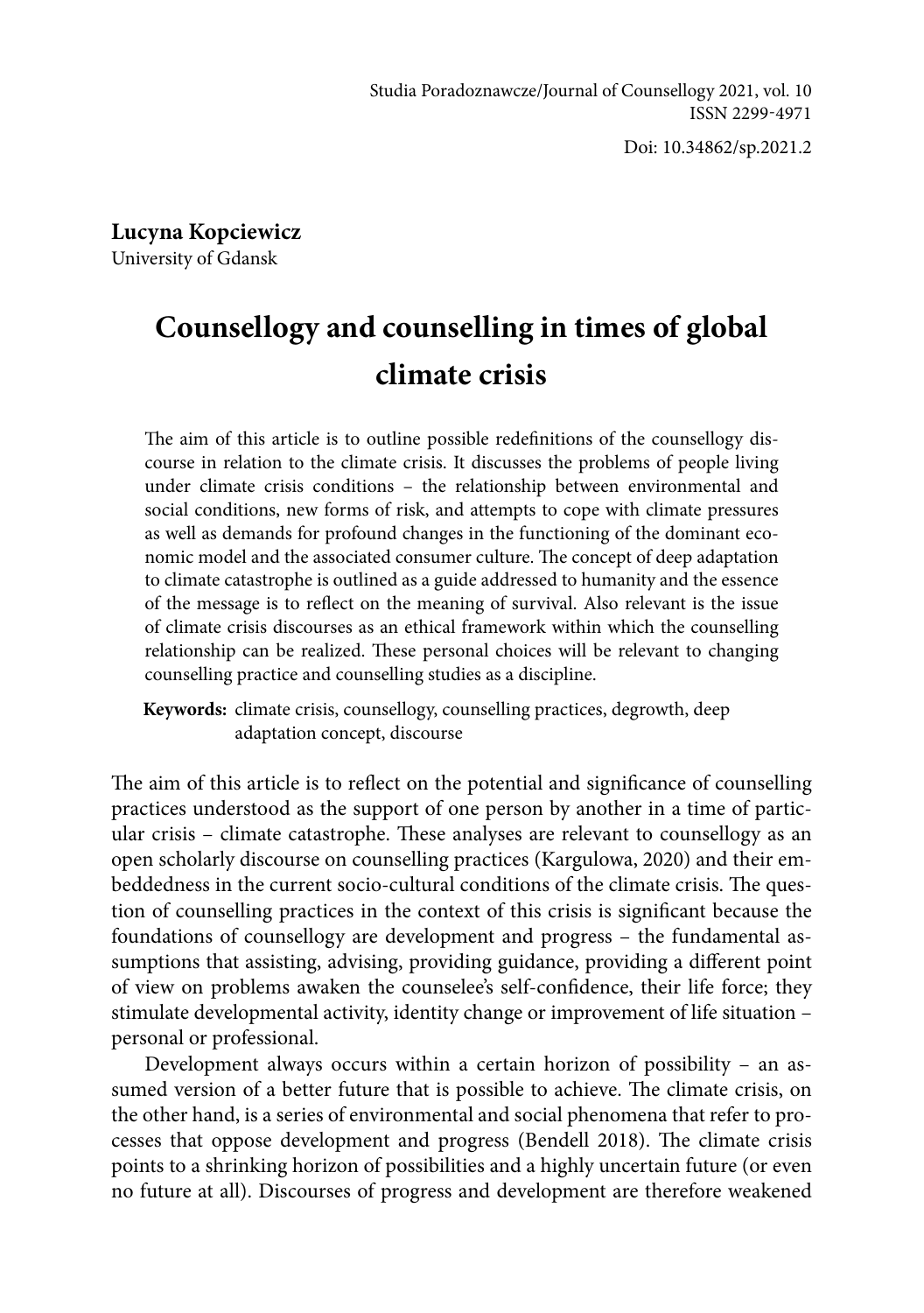or collapse (Bogunia-Borowska, 2020). In the perspective of the climate crisis, are we then reaching the limits of counselling as a practice of support for one person by another or rather its profound redefinition?

In this article, I will first briefly address the most important environmental and social problems associated with the climate crisis, and then the possible consequences for counsellogy and counselling practice.

### **Climate crisis – environmental damage**

*Intergovernmental Panel on Climate Change* (ICPP) is an institution within the United Nations Environment Programme (UNEP). The IPCC does not conduct its own observations, measurements, or research; instead, it analyses published scientific findings from around the world. It publishes climate reports every few years, which are used in the development of international and national climate programs. The term climate crisis is taken from a report published in 2021. ICPP's analyses show that human activity has contributed unquestionably to unprecedented climate change. Anthropogenic global warming is caused by the use of fossil fuels, environmental pollution generated by industry and mass animal husbandry, and reckless deforestation. The report shows that despite the declarations of individual countries to reduce greenhouse gas emissions, climate change is not only not slowing down, but accelerating. The dynamic warming of the climate in the last fifty years was caused by increasing greenhouse gas emissions – in recent years they were the highest on record. The goal of limiting the Earth's temperature rise to no more than 1.5 to 2.0 degrees Celsius over the next thirty years, set by the Paris Agreement, is impossible to achieve. The maximum thresholds for temperature rise will be exceeded as early as 2026. In contrast, by the end of the 21st century, the Earth's temperature will rise by an average of 2.7 degrees Celsius.

Exceeding the threshold of temperature increase results in the multiplication of unpredictable weather phenomena: extreme heat waves, hurricanes, tornadoes, heavy rainfall and their aftermath in the form of floods in some areas, and droughts resulting in fires in other areas. Changes in temperature also mean permanent changes to the Earth's climate system – changes related to the thickness of ice caps, global sea levels and ocean levels. They also have disastrous effects on ecosystems – disrupting their balance, contributing to the loss of biodiversity (The Intergovernmental Panel on Climate Change [IPCC] 2021).

The climate crisis is not happening "somewhere far away" (Kundzewicz, & Juda-Rezler, 2009). Polish studies document an increase in average temperature starting from the last decade of the 20th century; perturbations regarding the growing season – mild winters, warm springs, the cool beginning and end of the summer period – result in accelerated vegetation (Dumieński, et.al., 2019). Besides, Poland has very small water resources compared to other European countries (three times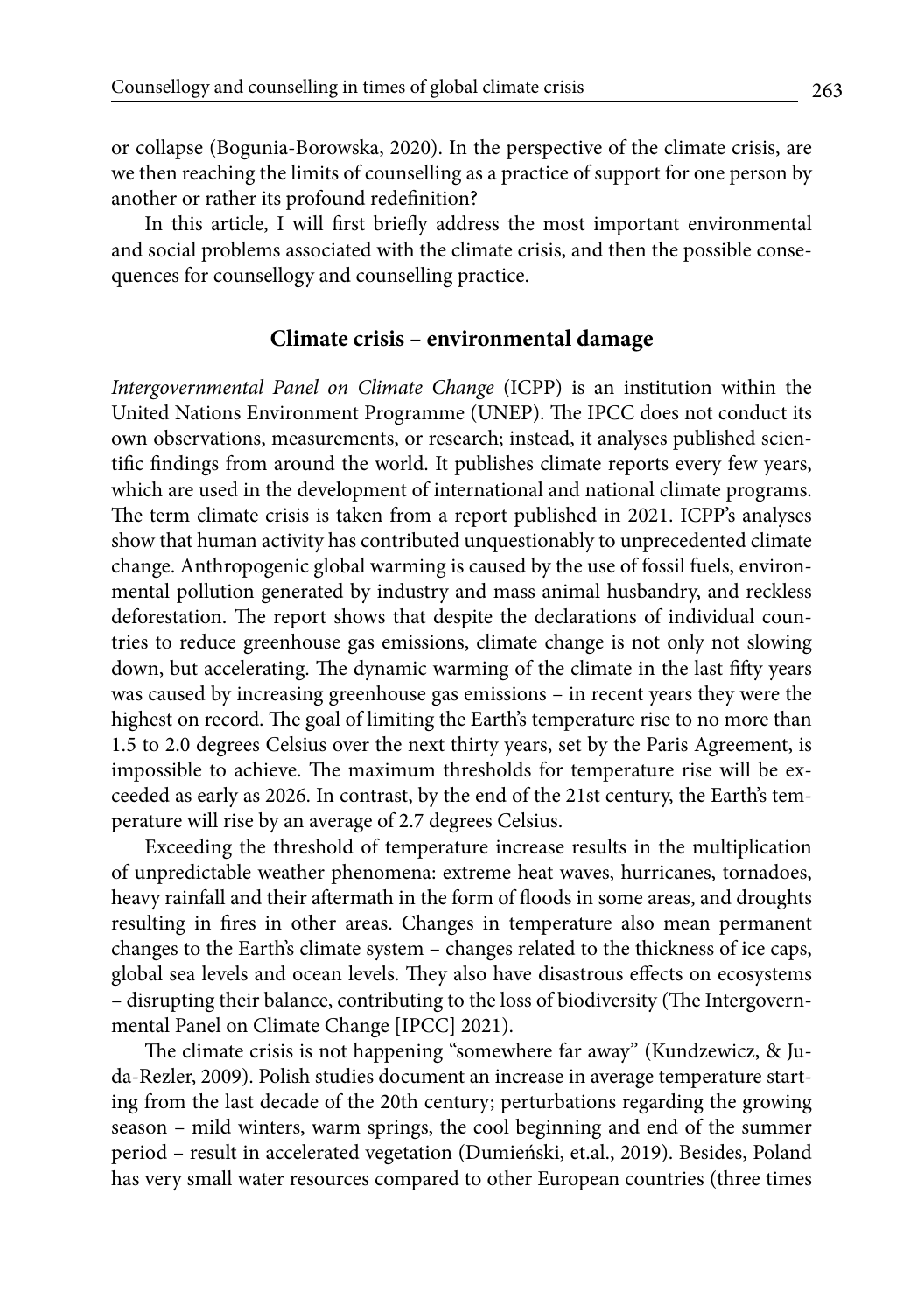smaller than the European average). The number of extreme weather events in Poland has also increased in the last thirty years (Sadowski 2013).

#### **Social consequences**

The climate crisis is associated with three types of impacts that may shape counselling practices in the short term and long term. Direct impacts are associated with sudden, unpredictable weather events. The direct consequences of these phenomena involve the reduced ability of people to function in their residential environment, which in the long term may raise questions about safe settlement and choice of place to live. Indirect consequences concern worsening psychological well-being of people in connection with the perceived climate changes – anxiety, fear concerning the future, anxiety in connection with the choice of place of residence, choice of professional activity, and risk of conducting certain types of economic activity. The long-term effects, in turn, concern the permanent and irreversible deterioration of living conditions in regions affected by the consequences of climate change: from the need to relocate people and animals – climate migration, to the loss of property and health risks, to the threats caused by the reduced availability of basic goods and water (Doherty & Clayton 2011). This diagnosis is confirmed by the World Health Organization, which estimates that climate change will cause an additional 250,000 deaths per year worldwide between 2030 and 2050. According to WHO estimates, 80% of the human population will experience water and food insecurity. There will be a significant increase in the risk of diseases underpinned by climate change ((World Health Organization WHO 2018).

Current psychological literature describes emotional and psychological problems of people perceiving disturbing changes, experiencing so-called environmental losses, anticipating their consequences for the course of their own lives and the lives of others, including the generation of children and the possibility of their safe and harmonious upbringing (Cunsolo & Ellis, 2018; *CPA Handbook of Climate Psychology,* n.d.; CPA; Gawrych 2021; Gulla, et. al. 2020).

The phenomenon of climate anxiety refers to complex emotional reactions – depression, sadness, low mood, a sense of helplessness in the face of perceived climate change. Climate despair, on the other hand, is associated with grief, the feeling of the lack of meaning in life in connection with the probable end of life on Earth and the feeling of irreversible losses caused by climate change. At the opposite pole is human rage (climate rage) against climate change, which is directed at the agents that exacerbate this condition – politicians and businesses associated with the extraction and processing of fossil fuels (Bendell 2018; CPA *Handbook of Climate Psychology* n.d.*).*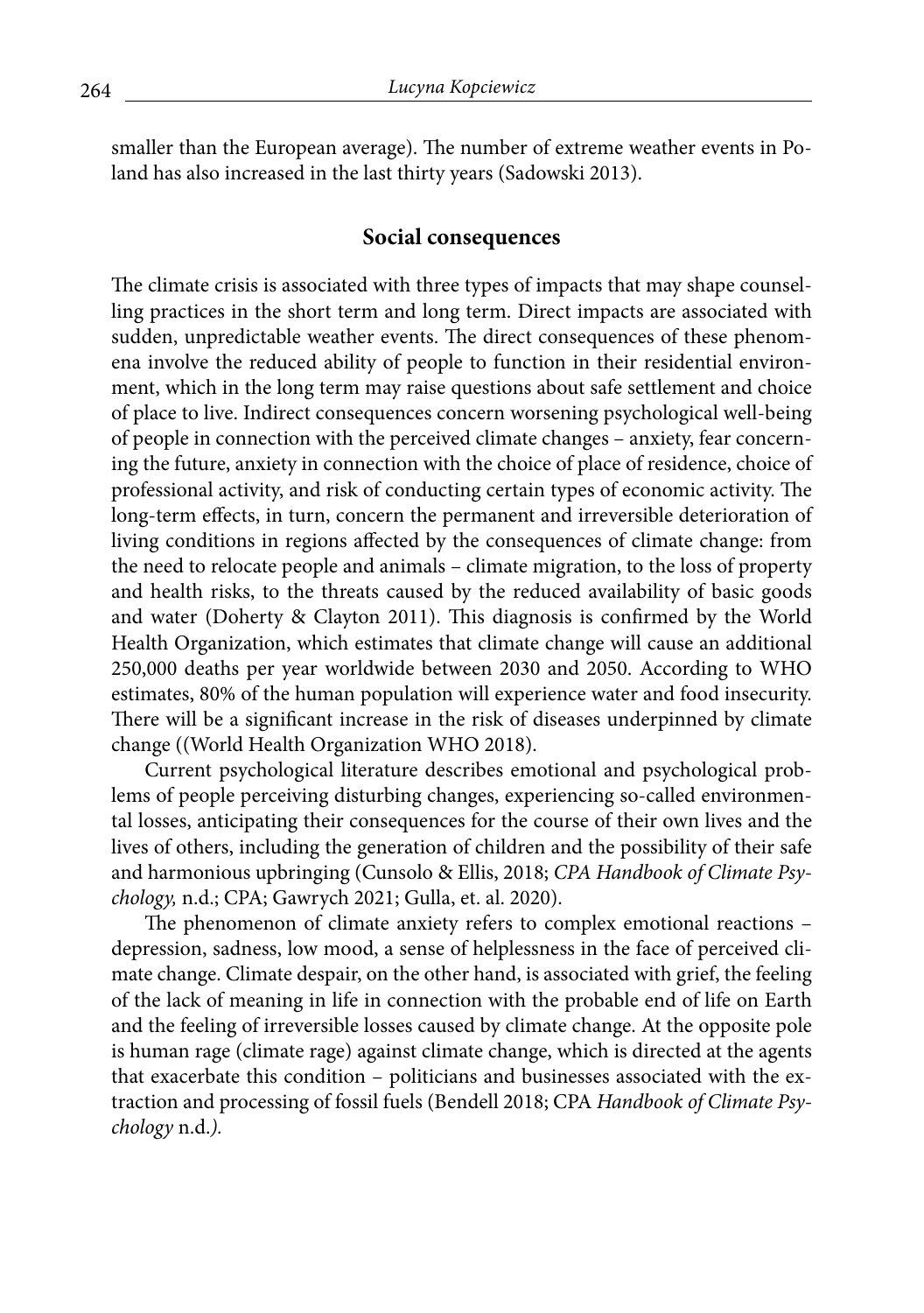## **Counsellogy – new problem areas**

The social sciences, including pedagogy, did not deal with environmental issues for a long time. The environment of human development as a pedagogical category referred almost exclusively to institutional dimensions, networks of social support and relations between people. This definition of environment neglects the issue of people belonging to the world as a complex natural and social whole (Albrecht 2007).

Interest in environmental (natural and social) issues in the social sciences began to grow in connection with the climate crisis. In the global humanities and social sciences, a view is being formulated about the need for an ecological or naturalistic adjustment of this group of sciences so that they can develop tools to adequately recognize the challenges of the climate crisis (Bińczyk, 2018; Macnaghten & Urry, 2005). Inevitably, these demands also apply to counselling theory and practice.

The growing interest in environmental issues has led to the identification of many new, previously unrecognized problems of human environmental affiliation. Research on solastalgia is among the interesting examples of analyses devoted to this issue. The author of the concept of solastalgia is Glenn Albrecht (2007; 2011). Solastalgia has been defined as a longing for a place to live – to settle down. However, home is understood here not only as a place where one lives or as a family. Home means "my place on Earth," human attachment to the environment, connection with nature, belonging to a certain "piece of the world." Solastalgia, according to the author, reveals itself in the form of deep stress and suffering of groups or individuals due to environmental changes in the environment in which they live. People suffer from displacement, gentrification processes, wars, natural disasters. In the accounts of people experiencing trauma in connection with these phenomena, one can see not only sadness in connection with material losses – possessions and home, or loss of loved ones, but also sadness and longing for a specific place, for nature and landscape.

The climate crisis evokes a particular form of solastalgia – a longing for home, which is now in the process of perceptible decay. A person's environmental affiliation creates a strong emotional connection to a place, and the perceived destruction of a place is associated with a sense of "losing ground" and the states that accompany this feeling – powerlessness, lack of control, disorientation, uncertainty, a sense of deprivation and that of something important being taken away. Similar feelings and emotions accompany people observing the processes of deforestation in their immediate vicinity, logging, liquidation of green areas in connection with development plans. Albrecht describes these emotional states as erosion of the sense of belonging to one's "piece of the world" (Albrecht 2007).

Albrecht also introduced other conceptual categories close to solastalgia – the notions of somaterratic and psychoterratic health and illnesses. They are caused by living in a ruined natural environment, or more precisely, they are a consequence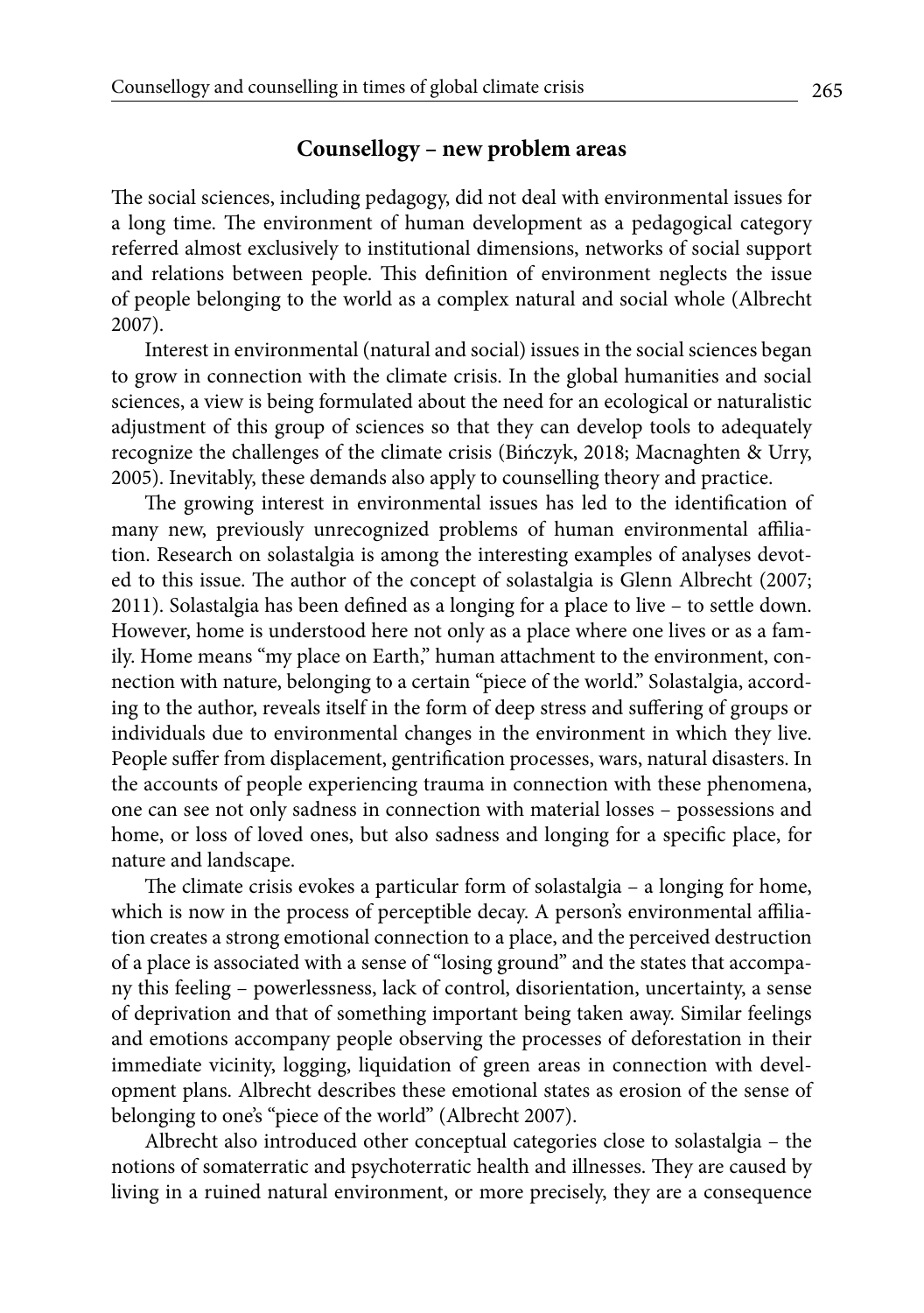of breaking up the proper relation between people and nature. According to the author, chronic stress resulting from living in a ravaged environment and observation of progressive erosion of the immediate surroundings may cause somatic and psychological effects comparable to those caused by catastrophes and natural disasters (Albrecht 2011).

#### **Risk groups**

Some population groups may be particularly vulnerable to the consequences of the climate crisis: residents of developing countries, people of low socioeconomic status, ethnic minorities, children, women, the elderly, people with disabilities, sick people. Another classification of risk groups is related to the relation of labour activity with the environment (Gawrych 2021, Gulla, et.al., 2020). People working in agriculture, tourism, animal husbandry, fruit farming and horticulture are particularly vulnerable to catastrophic climate change and the risk of losing both their jobs and their place to live – their possessions and their ability to earn a living.

For children and youth, the climate crisis results in existential anxiety. Growing up in a world without a future involves questioning one's development, disbelieving in the meaning of aspirations, believing that life in such a world has no value and is associated with very high risks. Research on the climate crisis as perceived from the perspective of children is underrepresented in the world's pedagogical and sociological literature and tends to be reduced to the study of knowledge about the phenomenon. One of the most interesting projects involved a study of Australian children's anxiety towards the climate crisis. The results of this research document high levels of anxiety about the future – more than half of respondents, fear growing up in a world that will run out of drinking water, nearly half feel anxious about the expected negative impacts of climate change on their lives, while a quarter believe the world will end before they become adults (McMichael, 2014; Tucci, et. al., 2007). It is not possible to transfer these research findings to the entire child population, but it is worth looking at the negative emotional capital of the adolescent generation and such dispositions as pessimism, passivity, helplessness, and disbelief in the meaning of actions. The negative emotional capital shaped in the conditions of the climate crisis may prove to be a great challenge for counselling practice and theory.

## **Attempts to stop climate catastrophe. The search for alternatives – degrowth and the culture of moderation**

An important framework for the discourse of counselling in times of climate catastrophe may be attempts to create alternatives – the search for new social orders, new ways of organizing society and new ways of everyday life. This reflection is based on the assumption that it is possible to stop or reverse the adverse changes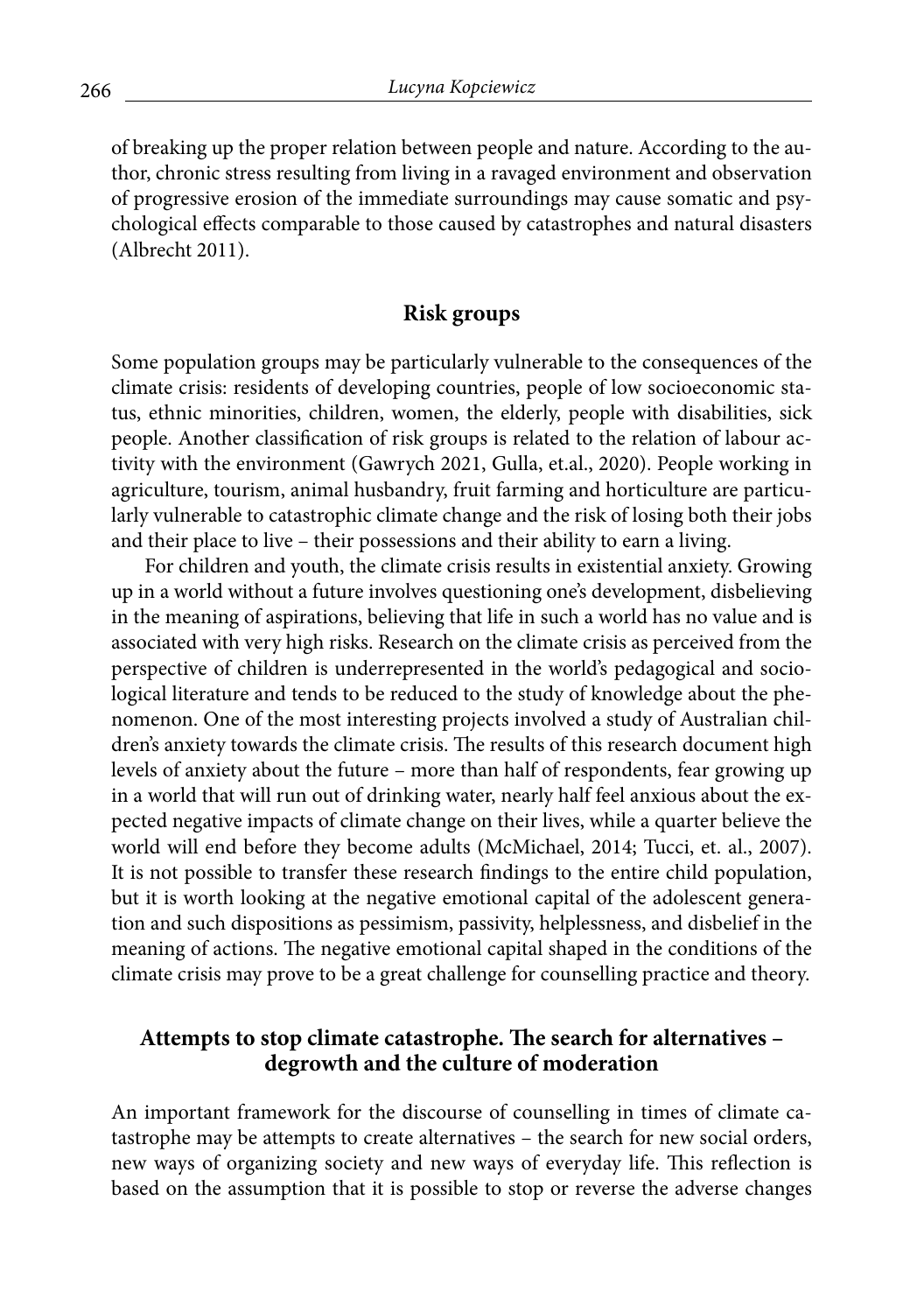referred to as climate catastrophe. The proposed alternatives entail very serious consequences in terms of profound socio-economic changes and lifestyles inherent in a consumer society.

In the wake of the climate catastrophe, the economic and social research on the idea of "limits to growth" is becoming increasingly important. The report "Limits to Growth" was published by the Club of Rome in 1972. This report puts the possibility of unlimited growth on a planet with limited resources in a critical light. Taking into account the demographic trends of the world's population in the 1970s, industrialization rates, food production, pollution rates, and the use of natural resources, the limits to growth would be reached by the mid-21st century. One scenario proposed by the authors of the report indicates that growth in industrial production, food production, and severe demographic regression would collapse in the mid-21st century (Meadows et al. 1973). The Club of Rome forecasts are still discussed in the scientific world – their criticism mainly concerns the underestimation of natural resources, the excessively catastrophic vision and formulated recommendations (e.g. the issue of depopulation). Nevertheless, the idea of "limits to growth" is still being analysed, developed and redefined. Its latest form is the discussion of the problem of degrowth (Skrzypczyński 2020).

The authorship of the term degrowth is attributed to the French philosopher Andre Gorz, who used it in the context of environmental constraints and critiques of capitalism. In France, research on stunting and degrowth developed along two tracks – as a critique of the idea of development itself and as part of the emerging ecological economics. A strong argument raised in French discussions in the 1980s was the following formula: the faster the economic growth, the greater the environmental degradation (Muraca 2013).

The term degrowth became established in the scientific discourse at the beginning of the 21st century, and since then there has been a steady increase in the number of researchers on this issue, notably Giorgos Kallis, Federico Demaria, Giacomo D'Alisa. Degrowth is not a homogenous corpus of theories, doctrines and social practices. It is rather an open set of ideas, still being explored, the common denominator for which is the rejection of models of social functioning based on economic growth (D'Alisa, et. al., 2013; Demaria, 2013; Kallis, 2018).

Despite the differences in contemporary conceptualizations of degrowth, the most important assumption is the departure from the fetishization of economic growth as a measure of social development – the departure from the imperative of excessive production of goods and the compulsion to constantly consume them. Undoubtedly, the production-consumption mechanism drives economic growth. This mechanism is also considered to be the driving force of social welfare and wellbeing. However, it is worth asking ourselves questions about the real price of prosperity of highly developed Western societies: the devastation of the environment; the exploitation of natural resources in developing countries; transferring production to poor countries with cheap, quasi-slave labour; the issue of child labour; the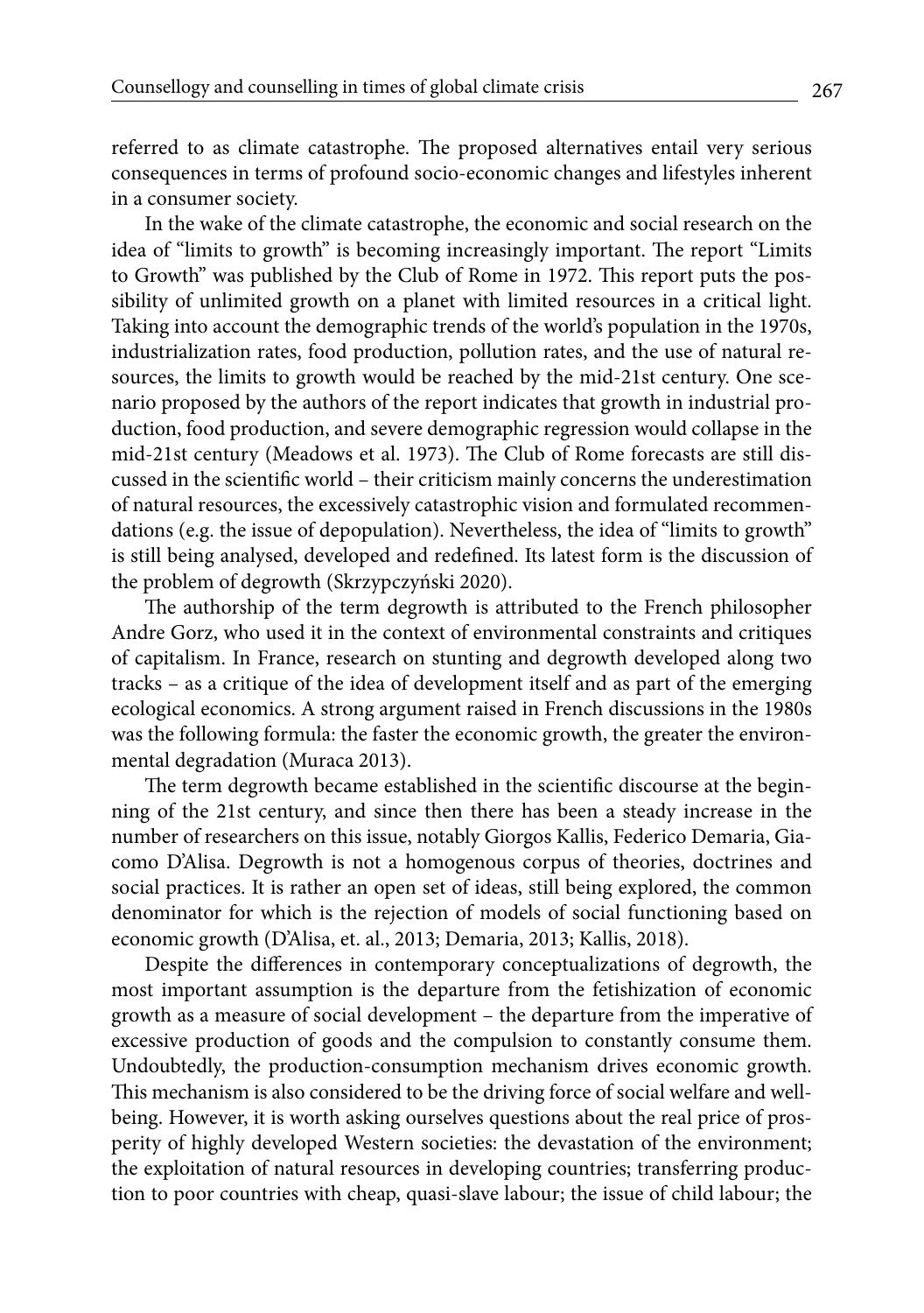production of hazardous waste that threatens the environment and people's health and lives.

Degrowth theorists and researchers point out that the growth paradigm has failed to deliver on its promises. Despite economic growth, it has failed to eliminate the problem of poverty, social divisions, and socioeconomic inequalities that divide social classes. Neoliberal economic policy seems to be exacerbating these problems, both locally and globally – they are manifesting themselves in the form of deepening social inequalities and social stratification. Neoliberalism supports the processes of deregulation, privatization and minimization of social security and state protection over work and human health. These solutions come at a price in the form of increased anxiety, frustration, insecurity and an actual decrease in the quality of life in the highly developed societies of the Western world (Wilkinson & Pickett 2011). The answer to these problems is to be found in unrestrained consumption, which is becoming a universal mechanism for relieving individual tensions and fears, while simultaneously strengthening the economic system that causes these tensions and fears.

The discussion on the illusions of economic growth and progress policies did not begin because people realized that, in fact, the policies were causing serious social and individual harm. The discussion of degrowth came to a head when the effects caused by global capitalism were explicitly linked with global climate warming. Degrowth can thus be understood as a critique of capitalism with its dogma of unlimited growth, which has become the most serious threat to sustaining life on Earth.

Advocates of degrowth argue for rejecting economic growth as the dominant social paradigm and moving away from defining the public sphere using economic language. The goal would be to improve the quality of life through the restoration and reorganization of public services and common goods, which would allow everyone to maintain a relatively good standard of living without the need for high incomes (Hickel 2020). It is thus about a profound reorganization of society, politics, and the economy around human needs, the ethics of solidarity and care, sharing, and simple living (Skrzypczyński 2020).

In relation to the climate catastrophe, degrowth is defined as the reduction of the flow of materials and energy in the global economy (while ensuring the autonomy of environmentally and socially just economic policies by the countries of the Global South). This means, however, that the actual goal of degrowth is not so much to inhibit economic growth as to shrink the economy.

In the context of the idea of degrowth, new cultural practices are being developed which are part of the so-called culture of moderation. The culture of moderation is connected with the opposition to the omnipresent consumer culture – the excess of objects and the compulsion to acquire them. This culture is created by anti-consumerist practices. The culture of restraint is a source of alternative values, identities, and everyday actions in times of crisis. It assumes the existence of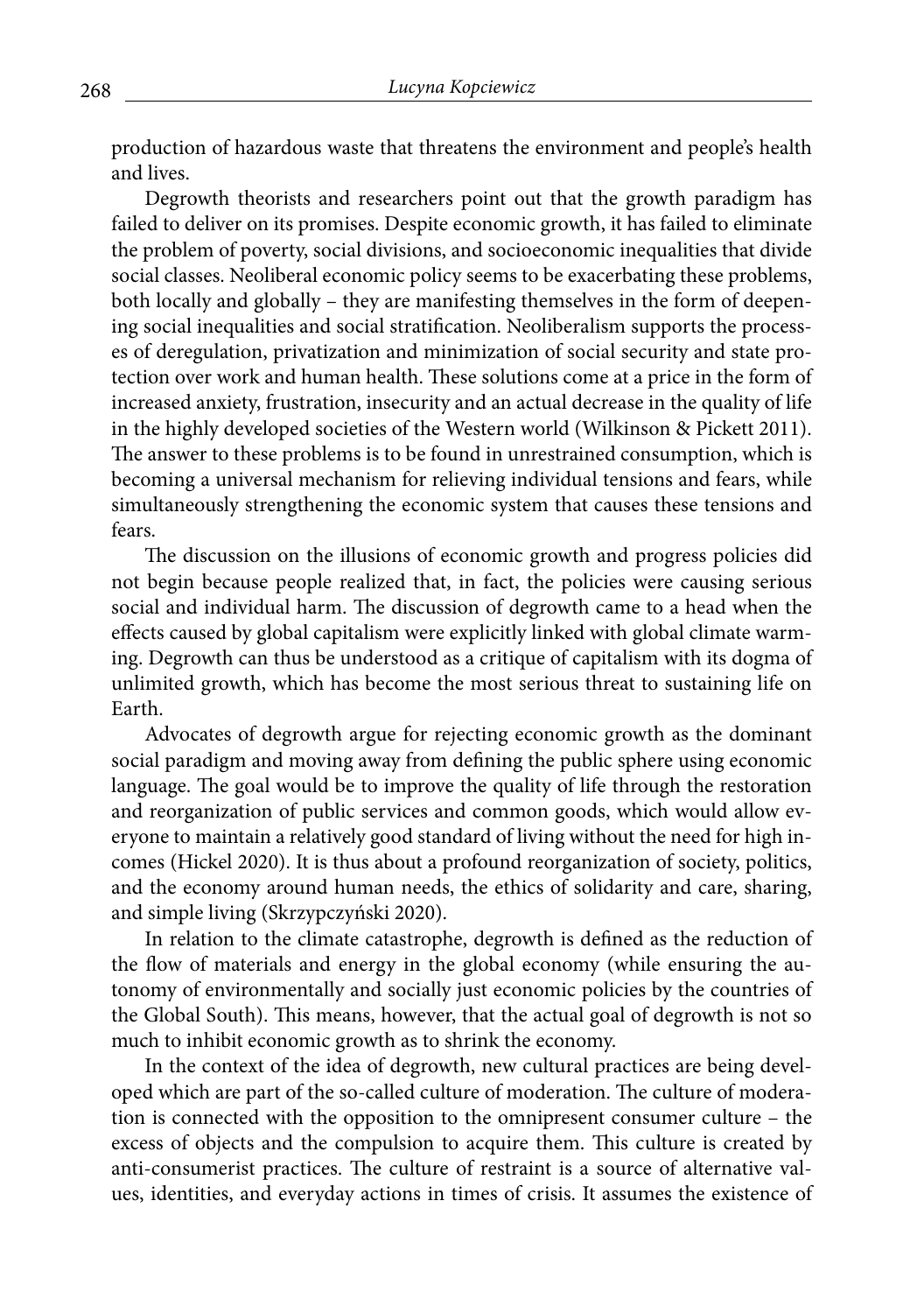communities that are organized around specific goals – exchange of goods and services, craftsmanship – the ability to repair, transform or recreate the existing circulation of objects or the idea of not wasting food (Dąbrowska, et. al., 2015).

The source of the culture of moderation is the objection to the overexploitation of resources by large global corporations that produce objects cheaply, radically shortening the cycle of their life in order for consumers to quickly replace the things they own with new ones (on the buy-use-throw away principle). This mechanism enables the maximization of profits by global capital, and is effectively hidden in slogans about freedom, the pleasure of buying and expressing, creating one's own identity through objects and consumption (Baudrillard 2006; Bauman 2009).

The culture of moderation is also based on opposition to the devastation of the environment as a result of the mass production of excess products and opposition to the exploitation of workers as the price of lowering the cost of producing goods. The culture of moderation grows out of a sensitivity to the human relationships involved in the production of objects, their commodification, sale, and purchase. It can be called a form of ecology and ethics of consumption in times of crisis.

All the following ideas: recycling, making things on one's own (DIY), consciously giving up owning of certain things, giving up shopping in shopping centres, buying things only when they are necessary, buying things produced only in local markets are among new cultural patterns of anti-consumption (Cikała-Kaszowska 2017). These patterns assume detoxification from the habitual buying of new objects without a clear need, from the emotional mode of buying (relieving tension or stress through shopping), from manifesting status or cultural belonging through things; they also assume liberating the processes of creating or expressing identity from shopping practices that aim at having new objects, clothes, and conforming to trends and fashion (Szlendak 2013). The culture of moderation can be interpreted as slightly modified ideas of Le Corbusier – to reduce objects only to the dimension of their utility instead of their cultural dimensions – symbols and signs.

From the point of view of counselling theory and practice, the idea of degrowth and the culture of moderation contain important messages about current and future cultural competencies desirable in times of climate crisis: the ability to abstain, the idea of self-sufficiency, the ability to use very limited resources, the ability to prolong the functioning of objects, resourcefulness.

Degrowth and the culture of moderation can be an important framework for new crisis counselling practices understood as the practice of helping people make the difficult transition from a lifestyle of consumerism, the culture of excess inherent in "living the good life" to a model of abstention, "necessitism" (living modestly and having only what is necessary), a culture of scarcity in a time of climate crisis.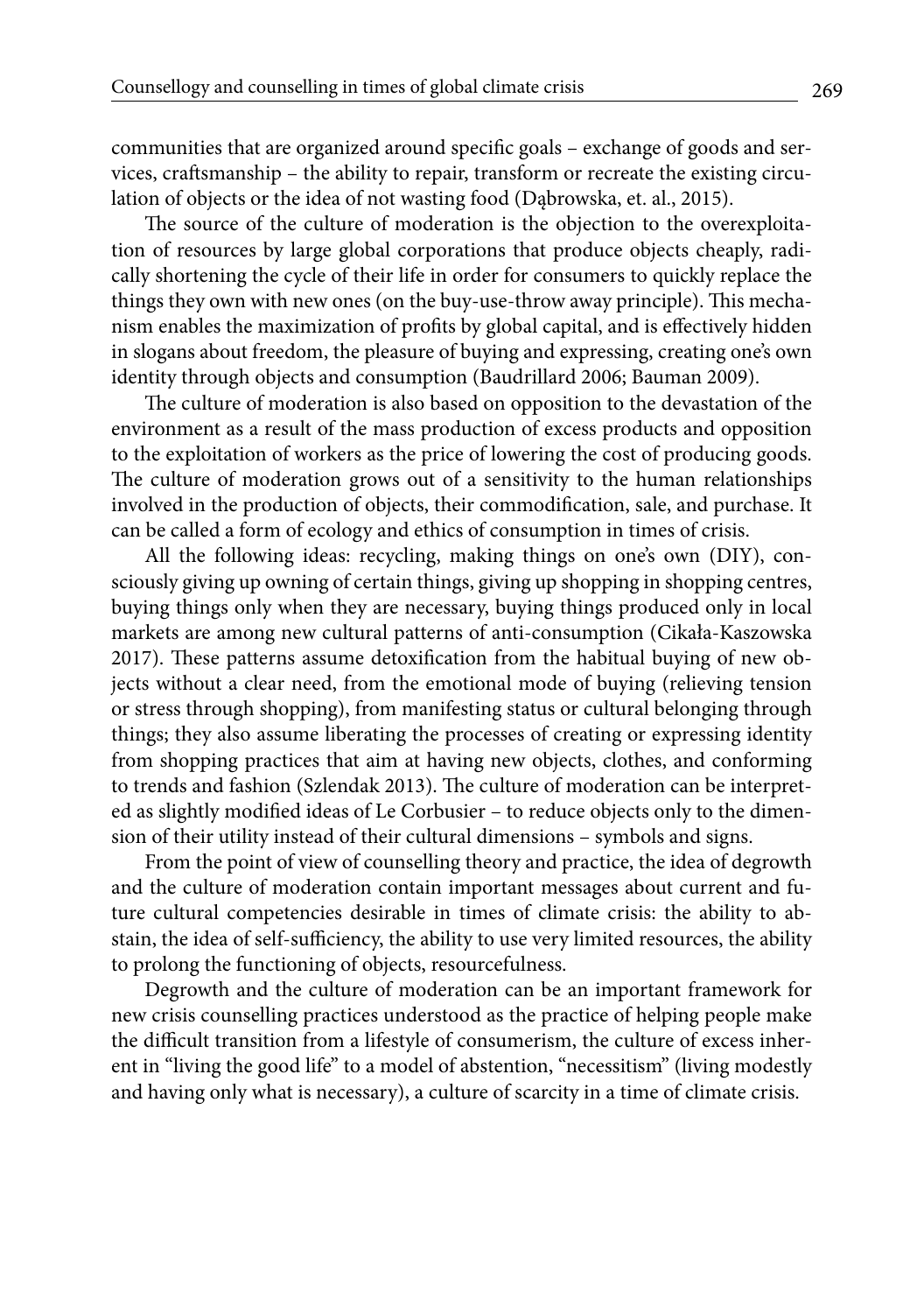# **Preparing for climate catastrophe. "Climate catastrophe map" as a guide for humanity**

Jem Bendell's concept of deep adaptation arose from questions about climate catastrophe (the author does not use the term "climate crisis") that the author and his students considered. These were not scientific questions about knowledge of particular parameters of the catastrophe, but reflective life questions about whether the climate catastrophe has already begun, at what point in the climate catastrophe are we ("do we still have time?" "is it already too late?"), how to prepare for the catastrophe, is it worth changing something in one's actions and life plans, is it worth changing the place to live, are there safe places to live at all? These questions were not only concerned with the dimension of personal safety, but began the process of systematically collecting ideas for a new life in the light of beliefs about the inevitable social collapse and probable annihilation of humanity in connection with the climate catastrophe.

Reflexivity understood as analysing one's own life combined with the practice of analysing scientific reports on the state of the climate led the author to develop the concept of deep adaptation to the climate catastrophe with its key ideas: resilience, abandonment, and revitalization. Bendell calls this concept a "navigational map for the climate catastrophe," though it is essentially a guide on how people (humanity) should live to limit the damage and not make the situation worse. The most important task is to reject the attitude of catastrophe denial and recognize that climate pressures will seriously disrupt the basic functioning of societies in the coming years. Although the addressee of this guide is humanity as a collective entity, reflecting on the climate catastrophe and deep adaptation to new conditions is always a personal process.

Bendell points out that the climate catastrophe will result in a major breakdown and radical change in human identities in the coming years. Fundamental social norms will be significantly transformed – they will oscillate around survival as a basic value. The concept of resilience assumes that development is achieved by overcoming crises and returning to "normality." (Trzebiński & Zięba, 2003; CPA *Handbook of Climate Psychology* n.d.). Bendell argues that the resilience at the time of the climate catastrophe is different – there is no progress or development, and it would be urgent to analyse the ways, strategies and survival tactics of communities and cultures that have a history of surviving catastrophe or destruction. However, this is not just about constructing a survival manual from these historical narratives. It is about realizing that annihilation is a real threat, in view of which people should ask themselves questions about whether they want to save something in the face of the climate catastrophe, what they really want to save, what is worth saving, and why it is worth saving (Bendell 2018, pp. 29-31). The answers to these questions can become a source for the formation of new values and social norms.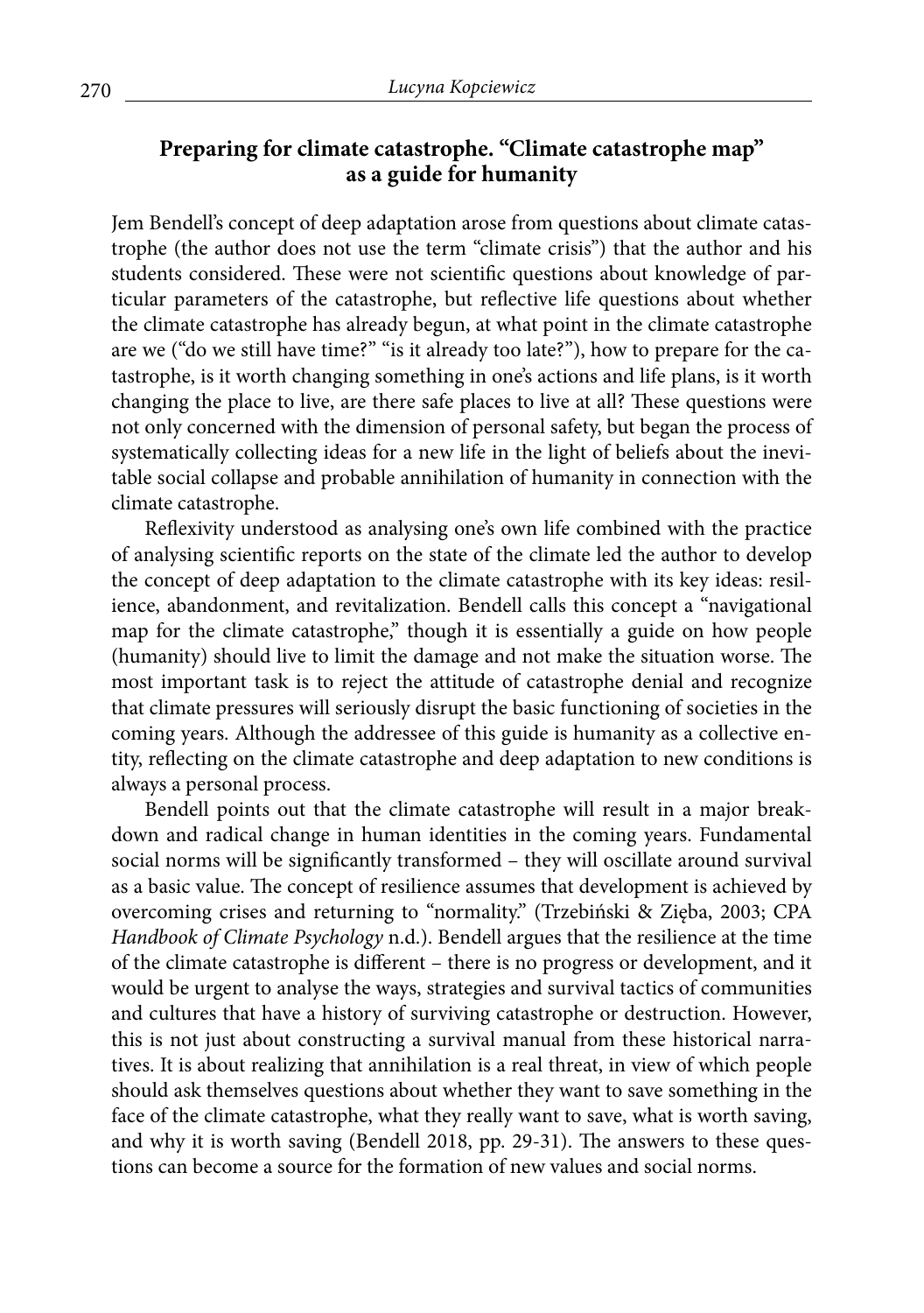Another component of the concept of deep adaptation is abandonment. There is no doubt that in the face of climate change it is necessary to abandon existing ways of living, leisure activities, means of communication, dietary habits and related modes of production, patterns of consumption, and exploitation of natural resources. However, abandonment raises the question what aspects of modern people's lives in highly developed and developing societies need to be abandoned in order not to exacerbate climate degradation (Bendell 2018 p. 29). It is important to keep in mind that the process of abandonment does not mean civilizational progress. On the contrary, this process will involve experiences of social degradation and dehumanization.

The last element that fits into the concept of deep adaptation to climate catastrophe is revitalization – restoring such ways of life, values and resources that have been eroded by the development of modern society and its infrastructure. The author has in mind a return to fundamentals, beliefs about life and its organization (for example, a return to the concept of local cultural, social, and nutritional selfsufficiency as an alternative to the idea of mobility of global societies). In the case of revitalization, it is about answering the question of what we as humanity consider worth restoring in view of the climate catastrophe, what can reduce suffering to some extent, what will mobilize us in the face of massive hardship, crisis, and the risk of annihilation of life on Earth (Bendell 2018, p. 30).

Bendell's concept is an attempt to outline a strategy for humanity to act in the face of an inevitable catastrophe. It is an extremely pessimistic conception, although it is, so far, the only complete "roadmap" of action possible as long as the minimum program, which is survival, is an option worth taking.

### **Ethical considerations**

Another important frame in which the counselling relationship is embedded is the ethical frame. Educators, counsellors, and experts will be working with individuals and groups particularly vulnerable to the psychological and existential crisis due to the effects of the climate catastrophe – loss of a place to live, home, family, environment, loss of work, loss of educational opportunities. Counsellors and climate change specialists have the urgent task of discerning and assessing the effects of the climate catastrophe on local communities – identifying those areas that will be targeted for intervention, assistance and counselling.

A major ethical issue facing counsellors is the ethical choice of social discourses of the climate catastrophe, that is, the choice of such narratives by which climate change and its consequences are interpreted. It seems essential that these narratives be in line with the current state of knowledge, derived from research reports of international scientific organizations. This is an extremely difficult task due to the fact that the climate adaptation policies of some countries are conducted in an ad hoc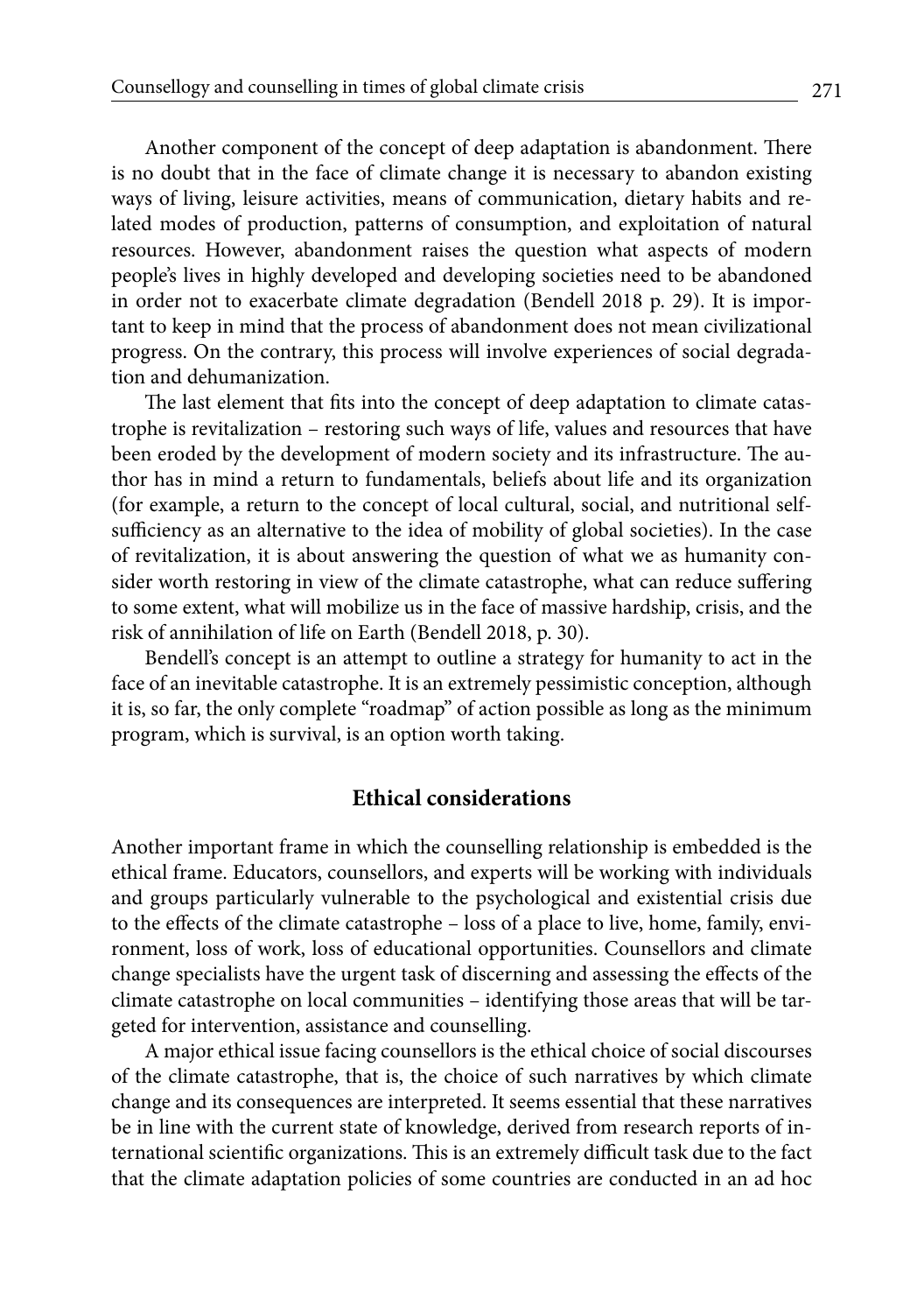perspective, without a vision of the future, and sometimes with an assumption of ill will – ignorance, downplaying or denying climate change. Thus, it is a matter of ethical responsibility to develop aid rationales and guidance in collaboration with experts, not necessarily in collaboration with central and local administrations in the states that base policies on climate denialism (Nuccitelli 2015). This, of course, can generate deep loyalty conflicts in guidance practices.

Potential ethical dangers are associated with public discourses that undermine scientific knowledge, involve propaganda goals or ad hoc political interests – offering people a sense of illusory security (Bińczyk, 2018; Nuccitelli, 2015). The price of promoting beliefs that the climate crisis does not actually affect us, and that in fact the very concept of climate change is anecdotal scientific speculation, is the ignoring and overlooking of an important dimension of new social problems and the helplessness of advice. Among the most influential discourses we can find the following:

Climate crisis management discourse – the belief that states' policies are motivated by concern for the state of the climate and concern for the living conditions of future generations. This gives rise to the false belief that state governments are monitoring the situation and controlling the course of the climate catastrophe or have the tools to minimize or even stop it (Bendell 2018). In the case of counselling practices, this can result in waiting for government recommendations, guidance or good practice to emerge, and actually abandoning counselling and assistance activities for those waiting for advice and support.

Discourse of denialism – beliefs that undermine the existence of the problem of climate warming, denying the results of scientific research, stigmatizing scientists dealing with the issue of the climate catastrophe. Denialism is a particularly unethical view because it promotes untruths and falsifies the public consciousness (Bińczyk 2018; McKie 2019).

Climate cooling discourse – the belief that climate change is moving in the opposite direction to what the IPCC calls the climate catastrophe. Proponents of this pseudoscientific theory indicated the phenomenon of "climate cooling" (Peterson, et.al., 2008). The essence of this position is to demonstrate that the climate crisis is a false idea, founded on dubious scientific premises and unauthorized scientific speculation. This discourse works to relativize the current climate situation and promote the belief that "oversensitive" scientists are sounding "unnecessary alarms." This discourse resonates with the belief that disruptive climate change will only affect the Global South, while Europe and North America will be free of these problems (McKie 2019). Thus, from the European counsellogy perspective, there is no need to reflect on new types of professional competencies, new areas of counselling practice, and a reorganization of thinking about the changing counselling and helping relationship.

Catastrophic discourse – beliefs about the inevitable annihilation of the human species – "the end of the world" – in the prospect of which any aid, advice and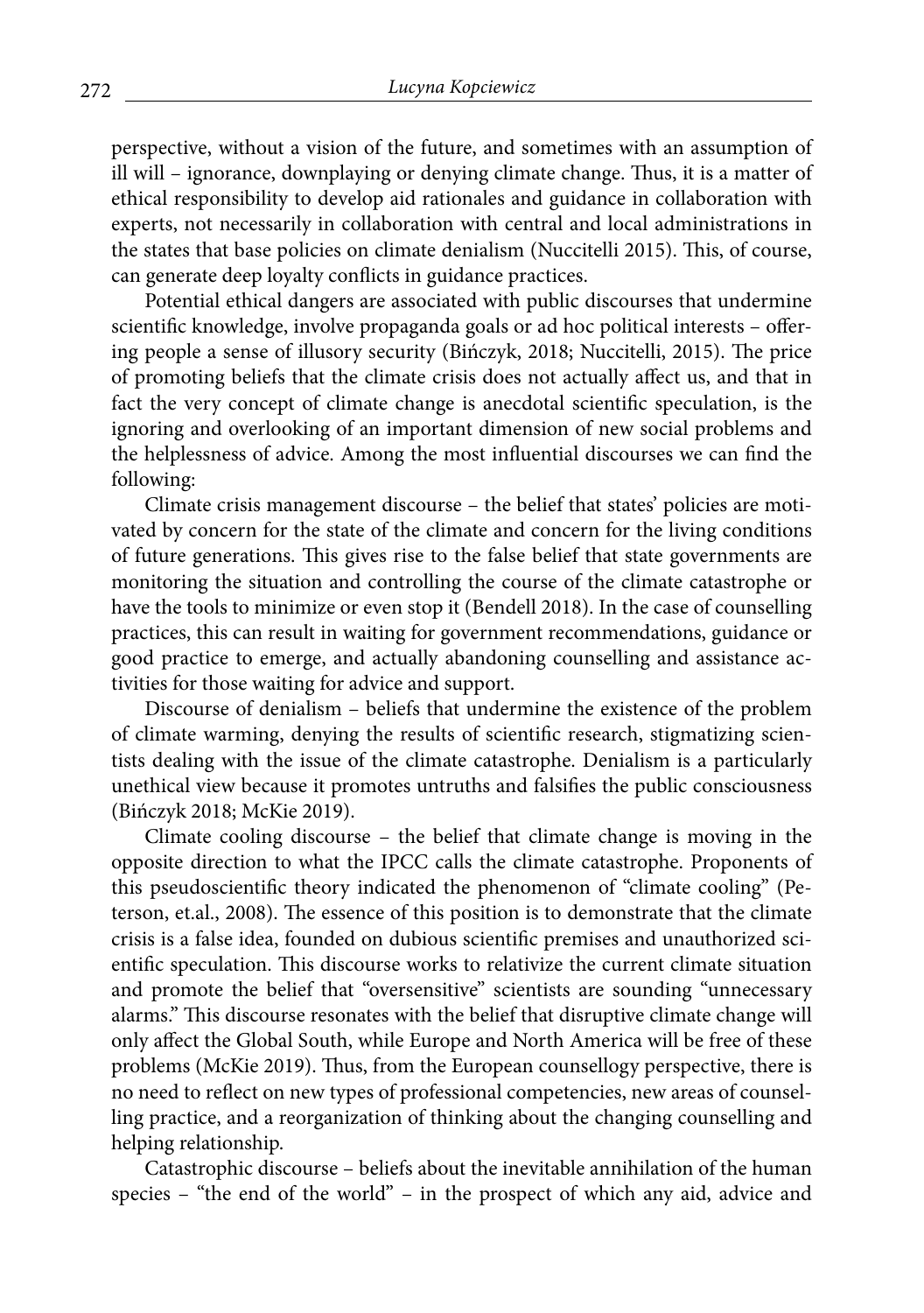support activities are meaningless. Climate crisis is understood as a series of violent events, cumulated at a given time, the result of which will be the annihilation of all life on Earth (Bińczyk, 2018, p. 136; Jarecka, 2020; Latour, 2015, pp. 281-283). In this vision, there is no room for reflection about the reconfiguration of counselling discourse, about possible changes in the theory and practice of counselling in times of the climate crisis – the climate catastrophe.

## **Counselling during the climate crisis?**

Counselling practices are twofold in nature. Even if they are unprofessional and fluid in structure (online counselling), they are carried out in a relatively stable social context – the counsellor can function as a guide to the person being counselled, familiar with the field in which he or she is operating. On the other hand, counselling practice functions as an operation of "situated knowledge," local, modifiable in relation to the cultural, psychological, and personal parameters of the individual being counselled. Network society disperses counselling relationships, they become flows (Kargulowa 2010). In the case of the climate crisis, counselling relationships may become even less stable and characterized by uncertainty, casualness and temporariness.

Due to the multiplicity and complexity of crisis situations and the varying degree of their acuity, the nature of counselling activities will change: they are likely to take place alongside other support and intervention activities. However, it is important that counsellors understand the interdependence of personal, social and environmental ties. Sound knowledge and information about the climate crisis, the ability to identify false discourses, and the ability to correct mental models of the crisis form the basis of counselling activities.

Because of the localized nature of the counselling relationship, an important task may be to prevent negative social emotions, initiate cooperation and actions for the common good. An important level of counselling activities will also be constituted by building a sense of joint responsibility, attentiveness and sensitivity to the environment.

Those providing counselling in crisis situations should have a catalogue of good practices, including the path of cooperation with other social support institutions (Włodarczyk 2011). They should be characterized by special perceptive sensitivity – to be able to identify people belonging to risk groups, notice resources present in the community, moderate community activities aimed at survival, strengthening support and assistance relations.

An important area of counselling activity will be helping to change life priorities in times of crisis, counteracting denial-building attitudes and attitudes of apathy that lead to feelings of helplessness, ineptitude, hopelessness and loss of commitment.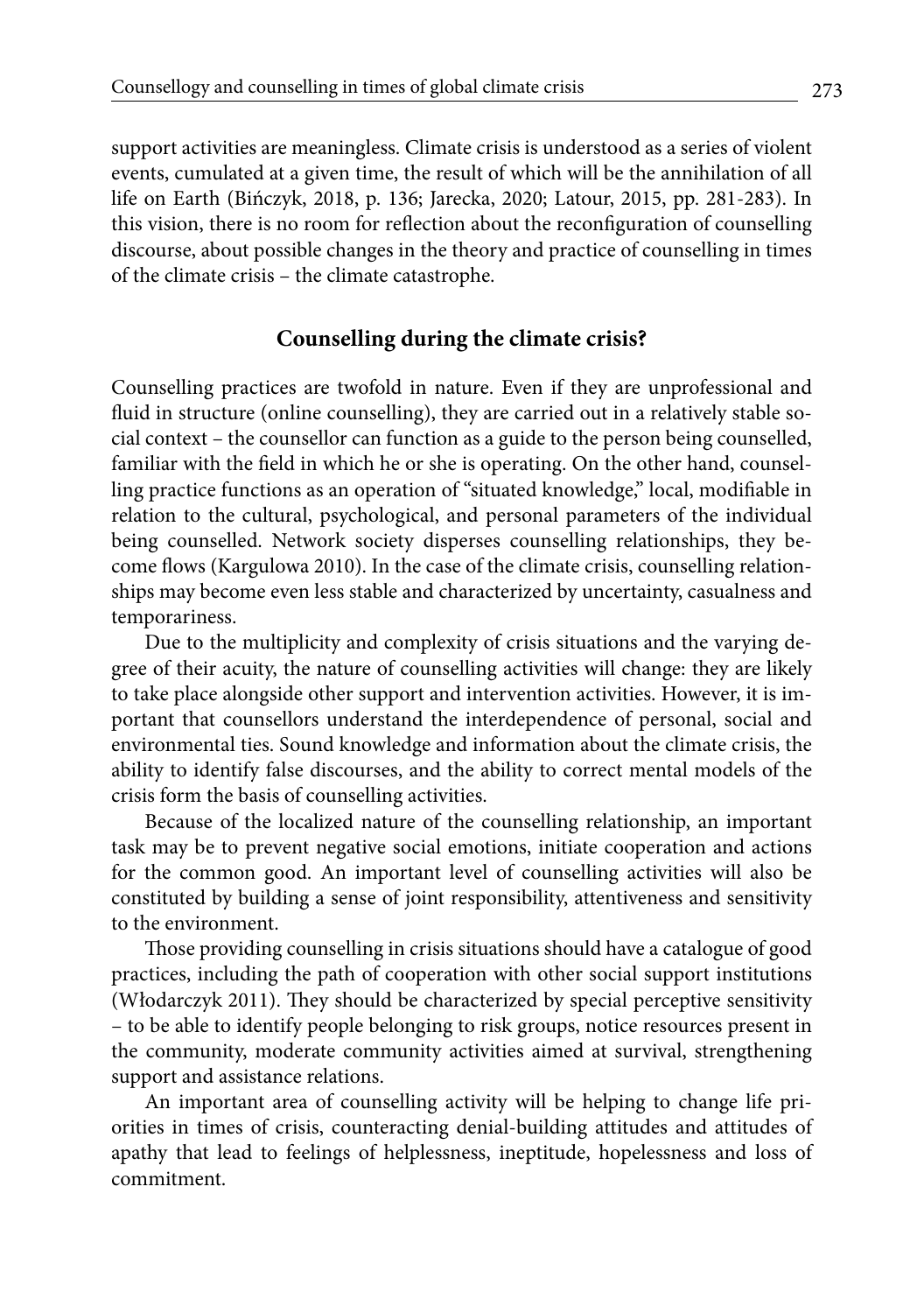## **References**

- Albrecht, G. (2007). Solastalgia: The Distress Caused by Environmental Change, *Australasian Psychiatry*. 15: s. 95–98. doi:10.1080/10398560701701288
- Albrecht G. (2011). Chronic Environmental Change: Emerging 'Psychoterratic' Syndromes. In: Weissbecker I. (red.) *Climate Change and Human Well-Being. International and Cultural Psychology*. New York: Springer https://doi.org/10.1007/978-1-4419-9742-5\_3
- Baudrillard, J. (2006). *Społeczeństwo konsumpcyjne. Jego mity i struktury*, Warszawa: Sic!
- Bauman, Z. (2009). *Konsumowanie życia*, Kraków: WUJ.
- Bendell, J. (2018) *Głęboka adaptacja: mapa nawigacyjna katastrofy klimatycznej*. dostęp: https://lifeworth.com/DeepAdaptation-pl (29.09.2021)
- Bińczyk, E. (2018). *Epoka człowieka. Retoryka i marazm antropocenu*. Warszawa: PWN.
- Bogunia-Borowska, M. (2020). Katastrofy, kataklizmy, klęski. Narracje, obrazy i reprezentacje dramatycznych zdarzeń we współczesnej kulturze, *Kultura Współczesna. Teorie. Interpretacje. Praktyka*, 2 (109), s. 10-15.
- Cikała-Kaszowska, K. (2017). Umiar w społeczeństwie konsumpcyjnym, *Logos i Ethos*, 45, s. 177-189.
- *CPA Handbook of Climate Psychology*, https://www.climatepsychologyalliance.org/handbook, date of access 01.10.2021
- Cunsolo, A., Ellis, N. R. (2018). *Ecological grief as a mental health response to climate change- -related loss*. Nature Climate Change, 8(4), s. 275–281.
- D'Alisa, G. (2015). *Degrowth. A Vocabulary for a New Era*. London: Routledge.
- D'Alisa, G., Demaria, F. Cattaneo, C. (2013). Civil and Uncivil Actors for a degrowth society. *Journal of Civil Society*, 9, s. 212–224
- Dąbrowska, A., Bylok, F., Janoś-Kresło, M., Kiełczewski, D., Ozimek, I., (2015). *Kompetencje konsumentów. Innowacyjne zachowania. Zrównoważona konsumpcja*, Warszawa: Polskie Wydawnictwo Ekonomiczne.
- Demaria, F. (2013). What is Degrowth? From an Activist Slogan to a Social Movement. *Environmental Values*, (22) 2, s. 191-215.
- Doherty, T.J., Clayton, S. (2011). The Psychological Impacts of Global Climate Change. *American Psychologist, (*66) 4, s. 265-276.
- Dumieński, G., Lisowska, A., Tiukało, A. (2019). Zagrożenia klimatyczne 44 miast w Polsce na podstawie miejskich planów adaptacji do zmian klimatu. W: L. Chojnacka-Ożga, H. Lorenc (red.), *Współczesne problemy klimatu Polski*. Warszawa: IMGW, PIB, s. 189–201.
- Gawrych, M. (2021). Zmiany klimatu a zdrowie psychiczne. Przegląd aktualnej literatury, *Psychiatria Polska* (223), s. 1-13.
- Gulla, B., Tucholska, K., Ziernicka-Wojtaszek, A. (2020). *Psychologia kryzysu klimatyczne*go. Kraków: Biblioteka Jagiellońska.
- Hickel, J. (2020), The sustainable development index: Measuring the ecological efficiency of human development in the anthropocene, *Ecological Economics*, 167, doi.org/10.1016/j. ecolecon.2019.05.011.